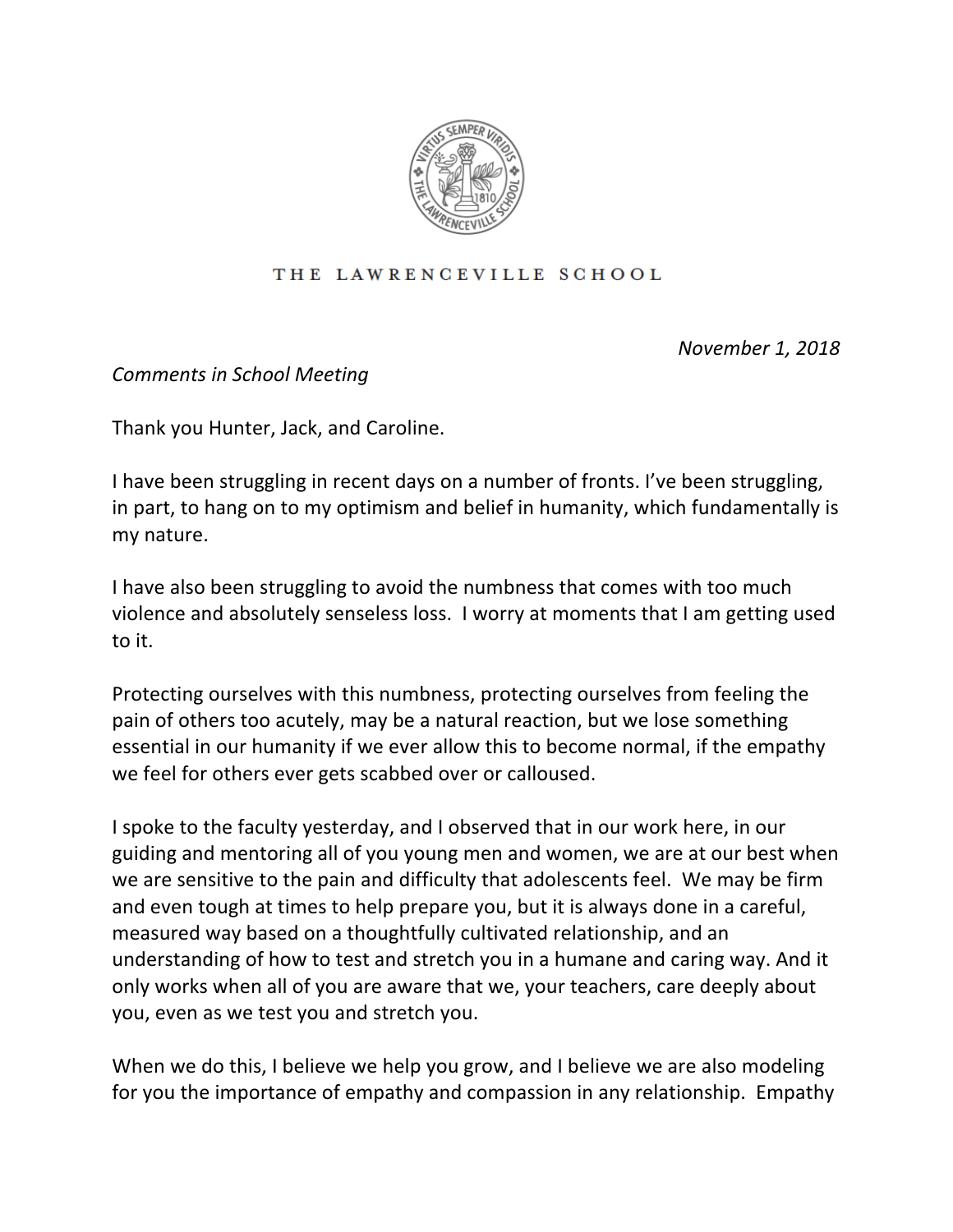and compassion are not signs of weakness; there is great strength and resolve when we take the time to understand and connect to others. It takes far less effort to harden ourselves, to ignore what someone else is experiencing, to look away. 

So even if I struggle, I refuse to give in and to feel numb.

And in fending off the numbness, I have to distinguish between different types of loss and tragedy: some instances that feel unavoidable, others that do not. When I read about a plane that goes down off of Indonesia, I am struck by that loss. I know that there is great pain. With that comes some understanding that there is human imperfection, perhaps human error, perhaps the weather -- and it is unlikely that we will ever fully eliminate such factors from our lives.

And then there are events like the senseless tragedy at the Tree of Life Synagogue, which stems from virulent anti-Semitism; from ignorance that spawns hatred; and from a current mindset or attitude that has reared up in our country that seems to encourage us to give in to our worst impulses, to give in to our most base and irrational fear of the perceived "other."

And as Caroline so beautifully and movingly described, I think you all know how close to home this hits. The long-serving Rabbi and spiritual leader of this synagogue is Teddy, Caroline, and Drew Friedman's grandfather  $-$  Mrs. Friedman's father. Had it not been for their grandmother's health that morning, he would have been in his office at the synagogue, and he would have sat in his usual place in the back row during the service, the same row where every one of his fellow congregants, who also typically shared that row, is now dead.

And in response to all of this, I am not hearing a reassuring, national message that unifies us against the hatred that led to this act.

In the few days leading up to the attack in Pittsburgh, we have had pipe bombs that target people with opposing ideas; Anti-Semitic and paranoid rants against Holocaust survivor George Soros; And bizarre, unfounded references to "unknown Middle Easterners mixed into the caravan" of refugees making their way through Central America, a caravan that is somehow, preposterously, a Jewish plot, and connected somehow to Jewish relief agencies.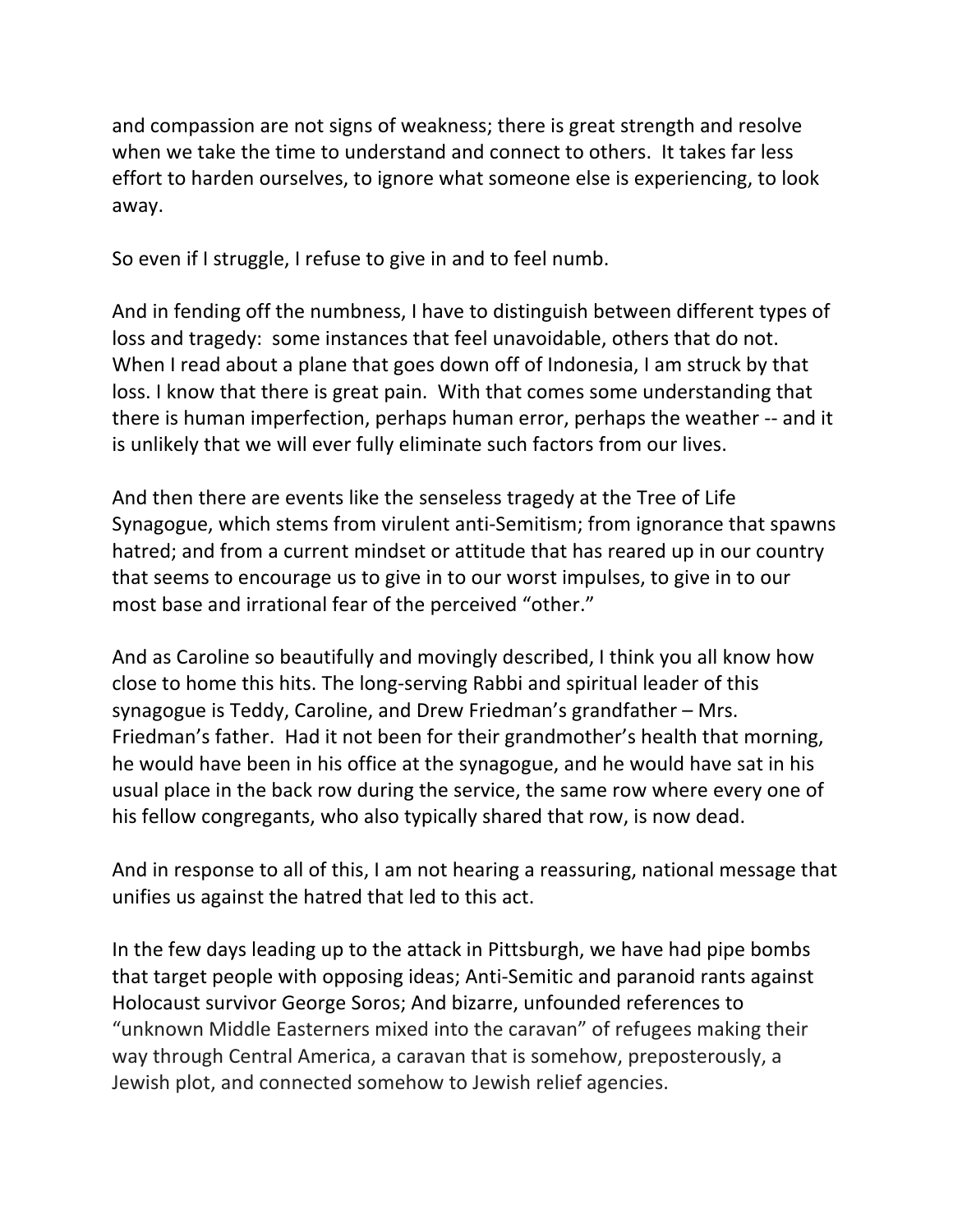In response, we hear deflection, we hear that the media is to blame, we hear more conspiracy theories.

So, I look for other voices. Mrs. Friedman's brother, Jonathan Berkun, is also a rabbi, and he wrote a piece describing his return to Pittsburgh the day after the massacre. His arrival was especially poignant:

"After landing, I bought a bottle of water at the Pittsburgh airport. The saleswoman was so friendly that I quipped how I had forgotten how nice people are in this city ... "It's been a tough day for us, sir," she responded with a tear in her eye. I told her why I was there and where I was from. We both shed tears. I was crying and I hadn't even rented my car yet."

After meeting up with his father, they went together to a memorial vigil, where clergy of all faiths had come to pray and pay respects. He goes on to say,

"We maneuvered between throngs of people from all backgrounds, ages and attires, stopping every three steps to hug someone he knew or someone I hadn't seen in 25 years. Those reunions were tearful and were the main reason I came in the first place. When people experience trauma, the sudden realization that they are not alone triggers deep emotions ... Tears flow, and that flow is the first movement towards healing."

As Rabbi Berkun grapples with the enormity of this hate crime, he reflects on his childhood neighborhood where this all occurred, a place that "was always diverse religiously, socio-economically, racially, and ethnically. It is a place where people felt a profound sense of homeyness and true concern for one another. It is a place where people don't talk about caring for each other; they simply do it."

He goes on,

"This is the place that was turned upside down on Shabbat morning at Tree of Life. But one speaker after another [at the memorial] echoed the same